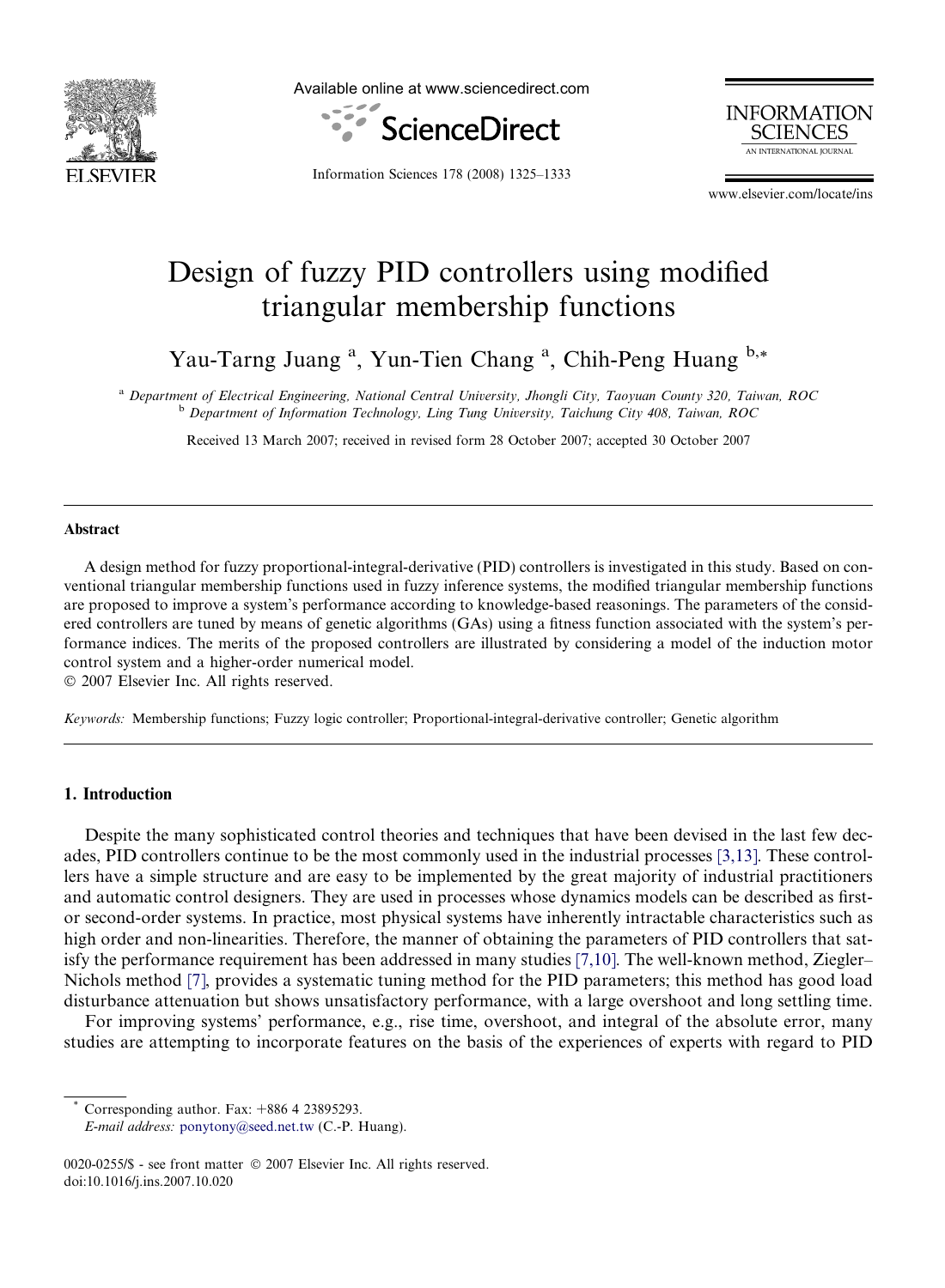gain scheduling, and the use of fuzzy logic seems to be particularly appropriate, e.g., [\[1,5,10,12,14,15,19\].](#page--1-0) Recently, fuzzy PID controllers have been presented and investigated [\[2,4,9,11,16–18\]](#page--1-0), and their satisfactory performance in various plants have been revealed. Furthermore, GAs are often applied in the if-then linguistic knowledge base of a controlled process and to fine tune the fuzzy membership function parameters of the predefined sets [\[4,6,20\]](#page--1-0). In [\[2\],](#page--1-0) a weighted fuzzy PID controller was constructed, and a GA was used to tune the most important parameters for a good system performance.

This paper deals with the design of fuzzy PID controllers by using modified triangular membership functions. Conventional triangular membership functions used in fuzzy inference systems are modified for improving the system performance. The parameters of the considered controllers are then evaluated by a GA by using fitness functions associated with the system's performance indices – the rise time, overshoot, and integral of absolute error. The remaining content of this paper is organised as follows. Section 2 presents the design methodology of a fuzzy PID controller by using the modified triangular membership functions. The results obtained from simulations performed by considering a model of an induction motor control system and a higher-order numerical model are discussed in Section [3.](#page--1-0) The conclusions are presented in Section [4.](#page--1-0)

### 2. Main result

Consider the fuzzy PID controlled system shown in Fig. 1. The tracking error  $e$  and the differential tracking error  $\dot{e}$  are the inputs of the fuzzy inference system. The general triangular membership functions for  $e$  are shown in [Fig. 2,](#page--1-0) and the singleton membership functions for the output  $e_{Fuzzy}$  of the fuzzy inference system are shown in [Fig. 3](#page--1-0).

To improve the system's performance – the rise time, overshoot, and integral of absolute error – the following reasonings are intuitively suggested.

R1: If the magnitude of e is large.

Then the grades of PB and NB for e are enhanced to accelerate the states towards the set points, and the grades of PM and NM are correspondingly decreased by the same amounts.

R2: If the magnitude of  $e$  is small.

Then the grade of  $ZO$  for  $e$  is enhanced to decrease the overshoot magnitudes of the states, and the grades of PS and NS are correspondingly decreased by the same amounts.

Note: The grades of the memberships PM, NM, PS, and NS in R1 and R2 for e are correspondingly decreased to maintain the total grade for a given e to be 1.

Based on the above reasonings, we propose the modification of the triangular membership functions for  $e$  in the following manner.

Define a clipping function  $f_c(x)$  as

$$
f_{c}(x) = \begin{cases} 1, & 1 \leq x, \\ x, & 0 < x < 1, \\ 0, & x \leq 0. \end{cases}
$$
 (1)



Fig. 1. Block diagram of fuzzy PID controlled system.